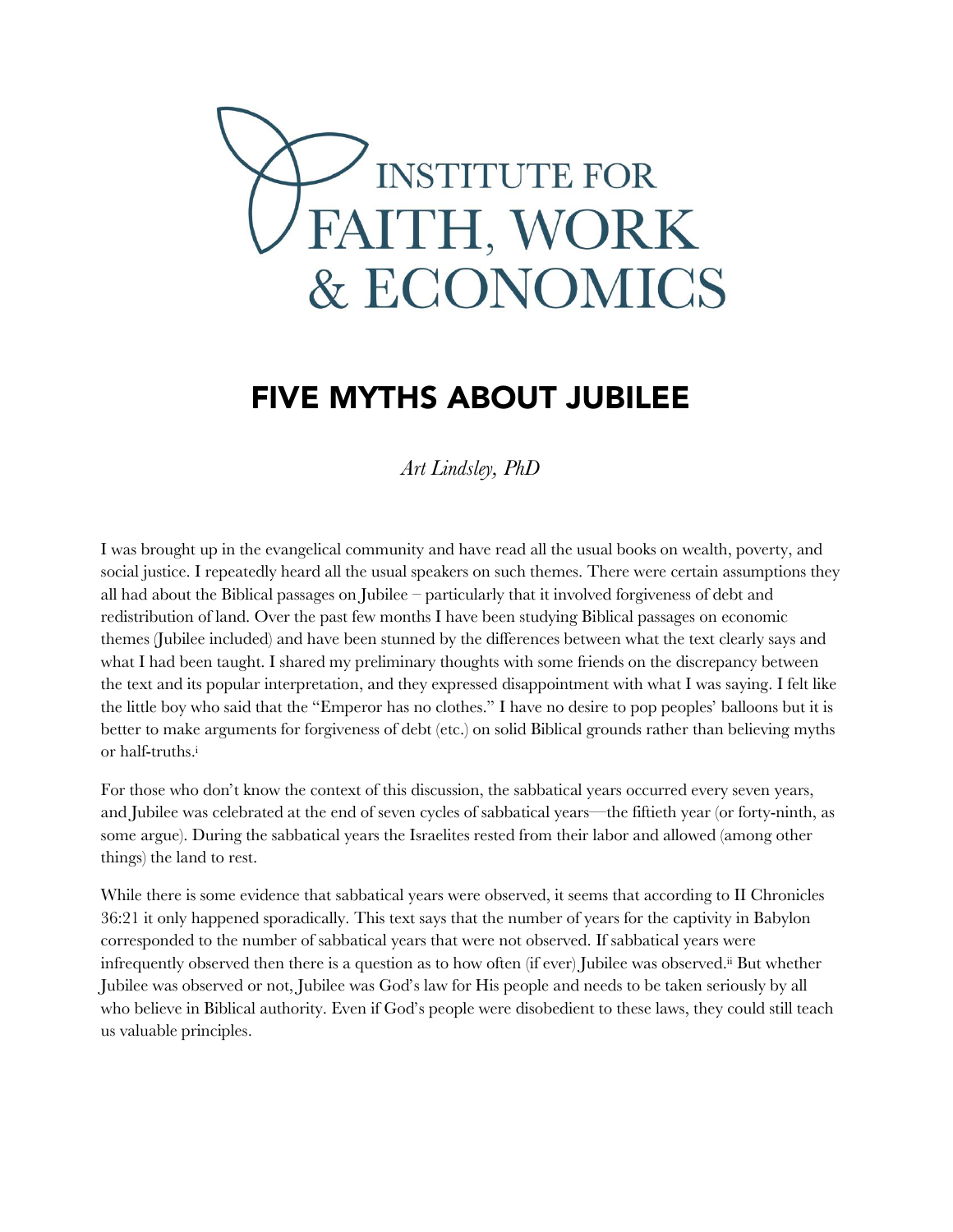When the Israelites reached the Promise Land, God distributed land to the 12 tribes (Josh. 13:7, 23:4), and the purpose of the Jubilee law was to keep the land in the hands of the tribes and families to which he had given the land in the first place.

There are five common myths about Jubilee that seem to be contradicted by the text of Leviticus 25.

### **MYTH #1: JUBILEE MEANT A FORGIVENESS OF DEBT.**

It is clear in the Old Testament text and to many commentators that in Leviticus 25 Jubilee does not involve forgiveness of debt, at least in the way we normally use the term. There is no debt forgiven because it has already been paid. The key verses missed (or not read at all) are Leviticus 25:15-16. In verses 8-10 a ram's horn is to be blown on the day of atonement of the 50<sup>th</sup> year (or 49<sup>th</sup>), and each family is to return to their property. Verses 15-16 tell how this process is to work:

<sup>15</sup> Corresponding to the number of years after the Jubilee you shall buy from your friend; he is to sell to you according to the number of years of crops. <sup>16</sup> In proportion to the extent of the years you shall increase its price and in proportion to the fewness of the years you shall diminish its price; *for it is the number of crops he is selling to you* [emphasis added].

So if an Israelite family member has a debt they can go to someone and ask for a lump sum payment priced according to the number of years before the Jubilee. The price would be determined by the projected amount of crops to be yielded prior to the Jubilee. To put it in modern terms, if you had a debt of \$250,000, there are five years prior to the Jubilee, and each crop is worth \$50,000, then the lender (or "buyer") would give you \$250,000 for the rights to farm the land, and at the time of Jubilee you would receive your land back because the debt had been paid off. So the "buyer" does not really own the land but leases it. The debt is paid off by the land (crops).<sup>iii</sup> The buyer or leaser would be paid according to the terms of the lease. We don't know exactly how the price was determined for each year of crops, given the uncertainty due to bad weather or other factors that could lead to a poor or lost crop. Perhaps the price took into account that some years would be more profitable than others.iv

Now at the time of Jubilee you would of course rejoice that your debt had been paid and your land returned to your full use, but you would not (I presume) thank the leaser for "forgiving" your debt. The Jubilee Declaration might be analogous to a "mortgage burning party." You would celebrate with friends that this significant debt was paid, but you would not thank the bank for "forgiving" your debt. The debt is not "forgiven" or "cancelled" because it is paid. I would love for someone to pay off my mortgage or cancel my debt, but that is not what happened at Jubilee.

This understanding of Jubilee as the payoff of a lease is common in Old Testament commentaries**.** Here are some scholars and commentaries that have made this observation –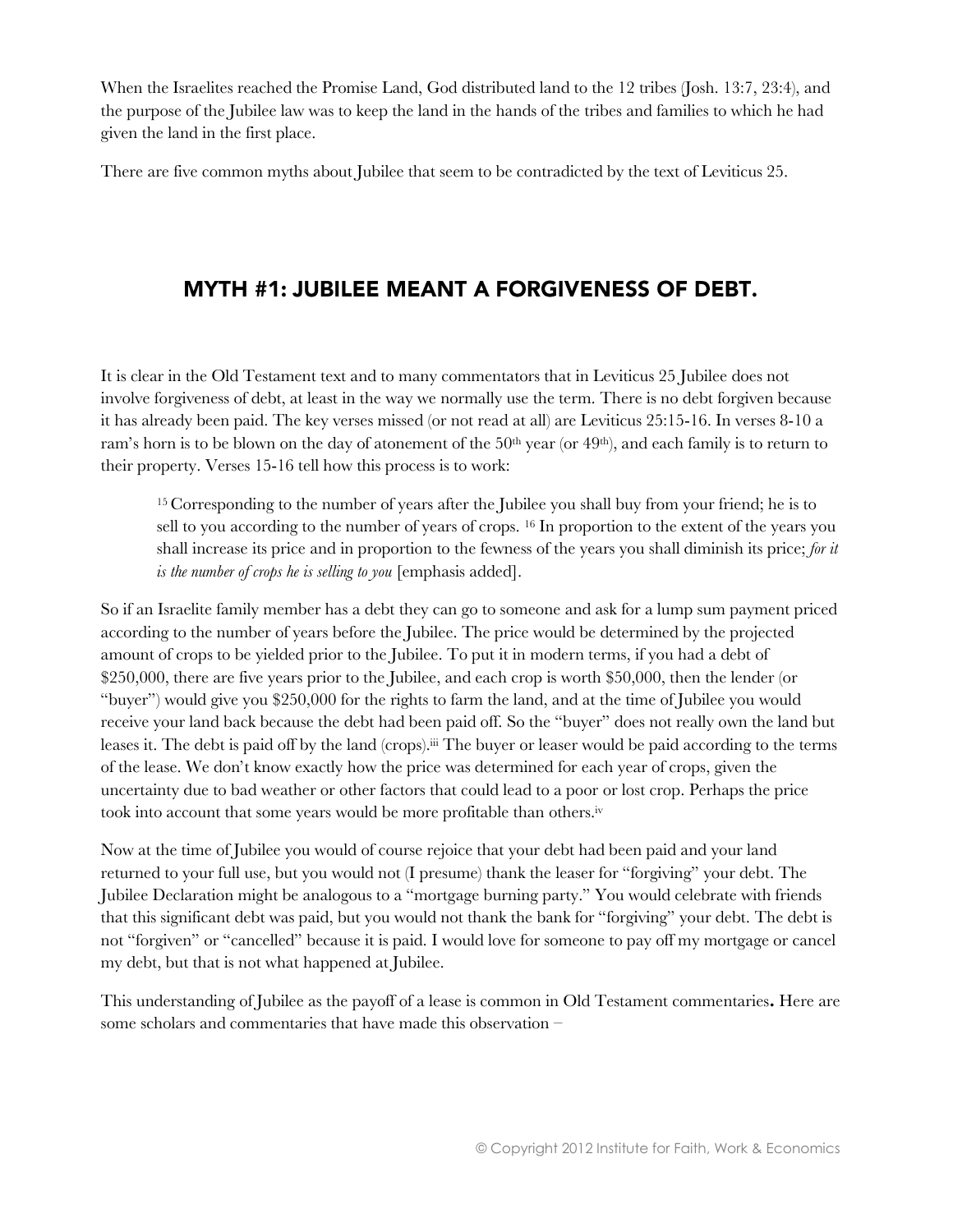#### Matthew Henry (1710):

Thus it was provided that the lands should not be alienated from their families. They could only be disposed of, as it were, by leases till the year of the jubilee and were then to return to the seller or his heir.<sup>v</sup>

#### *The Interpreter's Bible*:

In the year of Jubilee all indentured labor, in regard to Hebrews, was to come to an end, all leases were to expire; the Hebrew might not alienate his agricultural land, but he might lease the right to farm it, the sum to be paid being the estimated value of the crops up to the year of Jubilee, when the lease would automatically end.vi

#### R.K. Harrison:

Land could not be sold in a conventional sense, and any payments for property amounted to the purchaser taking a lease on it until the next Jubilee year… since only the produce of the land could thus properly be bought or sold.vii

#### Gordon Wenham:

Leviticus 25 prohibits anyone from selling himself or his land off permanently. In effect he may only rent out his land or his labor for a maximum of forty nine years. The rent is payable in one lump sum in advance, as if there was a sale, but in the Jubilee year the land reverts to its original owner and the slave is given his freedom.viii

#### Derek Tidball:

Purchasing land was like purchasing a lease.<sup>ix</sup>

#### Ron Sider:

Before and after the year of jubilee land would be "bought" or "sold." Actually, the leaser purchased a specific number of harvests.<sup>x</sup>

#### Walter Kaiser:

Verses 13-17 of Leviticus 25 go on to spell out the financial implications of this transaction, for what appeared to have been the sale of the land was in fact only the sale of the *use* of the land. Therefore, as the year of Jubilee approached, and the years were few, it diminished the value and the cost of the land to the purchaser, depending on the number of harvests the land could produce until the Jubilee.xi

There is thus significant consensus among Biblical scholars that Jubilee actually entailed the completed payment of a debt, not its forgiveness.xii

If the debt exceeded the value of the crops that would be harvested before the next Jubilee, the one leasing could supplement the amount of the lease by selling his labor for those years as an indentured servant.xiii At any time the lease could be paid off by a family member or the original person leasing the land with no early payment penalty. The price would be the number of years' worth of crops remaining on the lease.xiv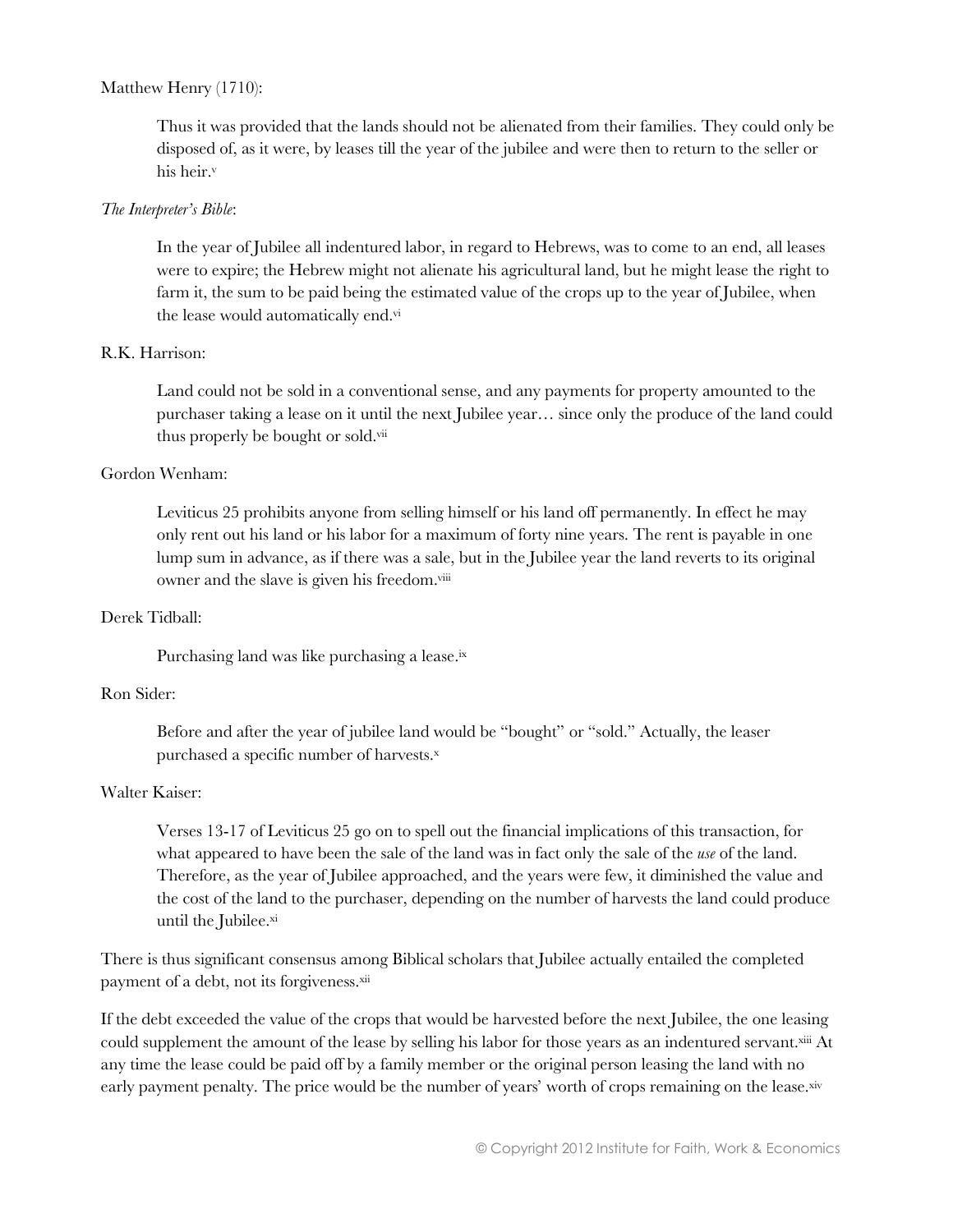Even though Jubilee is not a "forgiveness of debt," you could find other Biblical grounds for the idea. Jesus in the parable of the "Unmerciful Slave" (Matt. 18:23-35) portrays a king who has a slave brought to him who owes him 10,000 talents (about \$10,000,000 or more). Since the slave has no means to repay the debt, the king commands that he, his family, and his goods be sold. The slave pleads for mercy and receives it from the king. His debt is forgiven. Later that same slave meets someone who owed him 100 denarii (a denarius is a day's wage), and when this debtor cannot repay, the slave has him thrown into prison. Other slaves observe this scene and report what he has done to the king. The king says, "You wicked slave, I forgave you all that debt because you entreated me. Should you not also have had mercy on your fellow slave, even as I had mercy on you?" Jesus here commends the voluntary and merciful act of the king and holds that one who is shown such mercy over a very large debt should be merciful to one with a much smaller debt. Forgiving debt is not here a matter of justice but of mercy. Although the context of this parable is a chapter that wrestles with the importance of forgiving sin, we certainly see that forgiving a debt is a merciful (though not mandatory) option. It is also possible to pay off another's debt. This is certainly encouraged by stories in the early church about some Christians who sold themselves into slavery in order to get money to buy others out of slavery.<sup>xv</sup> Leviticus 25 encourages family and friends of the debtor to pay off his debt so that the use of the land is back in the original family's hands (Lev. 25:47-55).

Michael Harbin, in a thorough academic paper on "Jubilee and Social Justice" (available on IFWE's website – tifwe.org) concludes that, "Jubilee does not involve forgiveness of debt… since there was no debt, there was nothing to be forgiven… Jubilee is then really a semi-centennial national expiration of land leases."xvi

Certainly there is a Biblical basis for voluntary debt forgiveness. But there is a significant difference between a debt that is paid and the mandatory forgiveness of debt. Jubilee is clearly an example of the former and not the latter. Jubilee is not a celebration of forgiveness of debt but of freedom from debt now paid.

# **MYTH #2: JUBILEE INVOLVES A REDISTRIBUTION OF WEALTH** (LAND).

I've heard it said that Jubilee is the paramount example of a mandatory legal (government) redistribution of wealth. Whether the Jubilee was ever practiced or not, the argument goes, God required by law that land be redistributed every 50 years.

It should be clear from the previous section (Myth #1) that if Jubilee does not involve the forgiveness of debt but the celebration of a debt paid by leasing the land (crops), then there is no redistribution of wealth. There is no redistribution of wealth because the land (legal title) never left the ownership of the original family to which God had given the land. Michael Harbin concludes, "Jubilee did not entail the forgiveness of debt and nor did it require a periodic redistribution of wealth… Actual ownership of the land really did not change hands, but remained with the family who had inherited it from God."<sup>xvii</sup>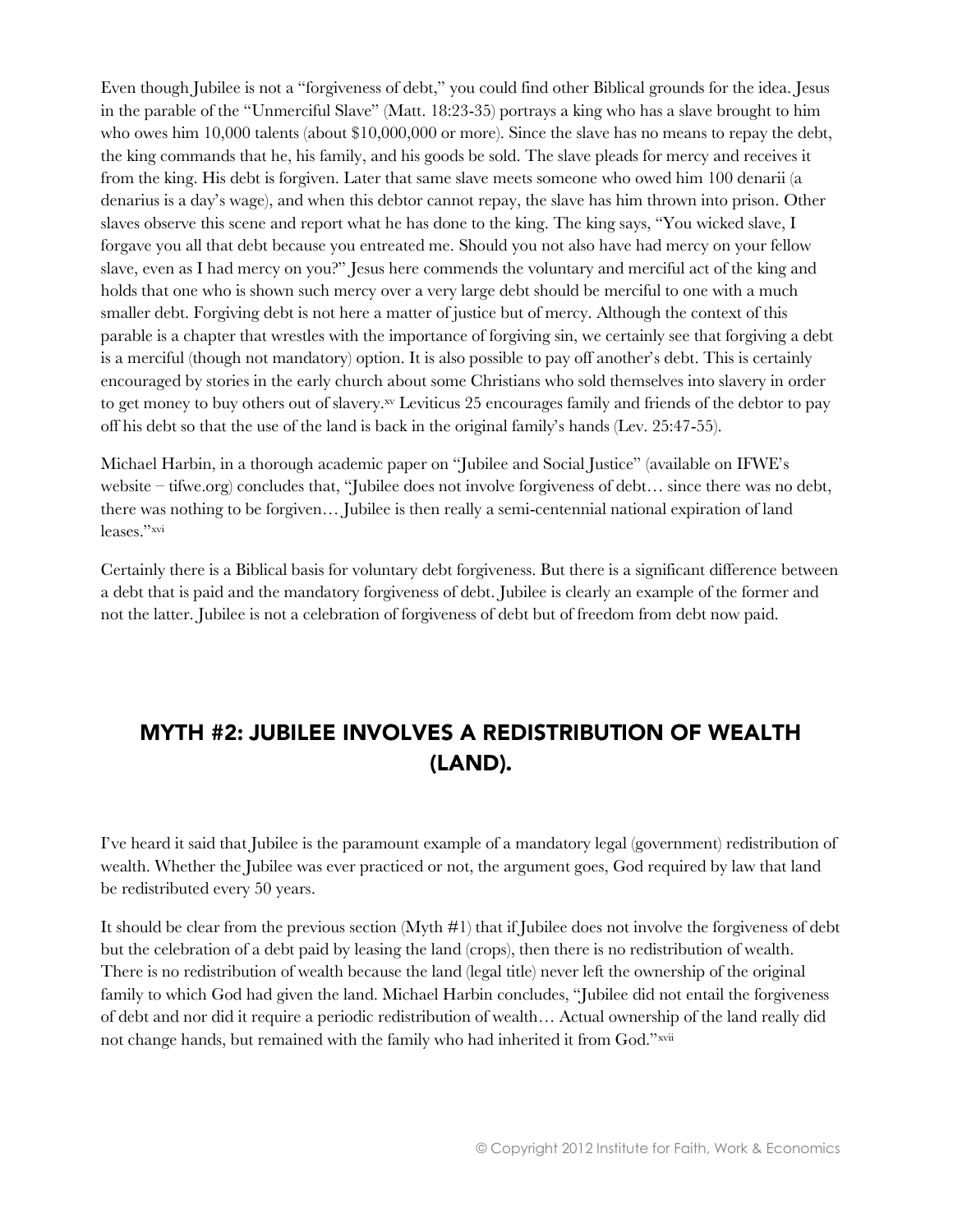Other passages in Leviticus 25 indicate that some property could change hands permanently. In other words, there are some Biblical "footnotes" or "asterisks" to this leasing process. Jubilee only applied to land in the country (outside the city). Inside the city (a walled city) a house that is sold could be redeemed for a full year after the sale, but after that it was the permanent property of the one who bought it. Since the Levites had no permanent land, they could sell ("lease") their homes in Levitical cities, but could redeem the house at any time or wait till the year of Jubilee when the house would be returned to their use (Lev. 25: 29-34). There was no redistribution of permanently owned houses in the cities, and there was no redistribution of wealth gained through leasing the land. If there were bountiful harvests each year then the profit remained in the hands of the one who had leased the land. So only land in the country was returned to the original owners of the land.

Far from being an argument for redistribution of land and wealth, Jubilee keeps the distribution in exactly the same place as where it started. It is not redistributed to a different family, but returned to the same one according to God's original distribution.

### **MYTH #3: JUBILEE SHOWS THE RELATIVE NATURE (RELATIVIZATION) OF PRIVATE PROPERTY.**

The way that this myth is argued is that since God owns the land (Lev. 25:23) there are no absolute rights to private property. Therefore, this provides warrant for government to take private property (land or wealth) and redistribute it. If you have been following the argument of this article you will see that Leviticus 25 argues the exact opposite. God owns the land, but has given the Promised Land to the tribes and families of Israel with the condition that private property cannot be sold, squandered, or given away permanently. The property rights remain in the hands of the tribe or family that was given the land in the first place. Jubilee underlines the value and importance of private property (for the tribes of Israel). The family farm cannot be taken away from them permanently. No matter how tragic the circumstances, no matter how immoral a family member becomes, or how unwise they are in maintaining their property, the family is not permanently deprived of their land. John Schneider in his paradigm-altering book *The Good of Affluence* writes the following:

To the extent that Jubilee involved the legal distribution of property, the shares were unequal to begin with. The Levites got no land; first-born sons received twice the land given to the other sons (Deut. 21:17); daughters neither owned nor inherited anything. And non-Israelites had no share in the land. They could perhaps lease land and use it for a while, but they could not really buy and own it. For jubilee would actually take it back from them and return it to the natural owners… The people whom the Jubilee helped were not the poor but the families of original affluence. The Jubilee (if practiced) guaranteed that they endured in their landed affluence regardless of whether they wanted (or deserved) it… What the jubilee did was restore property and power to old landed families, the true Israelites, and there is no condition relating to whether they needed it or not... For by limiting the property rights of non-Israelites or other buyers to a form of leasing, rental, or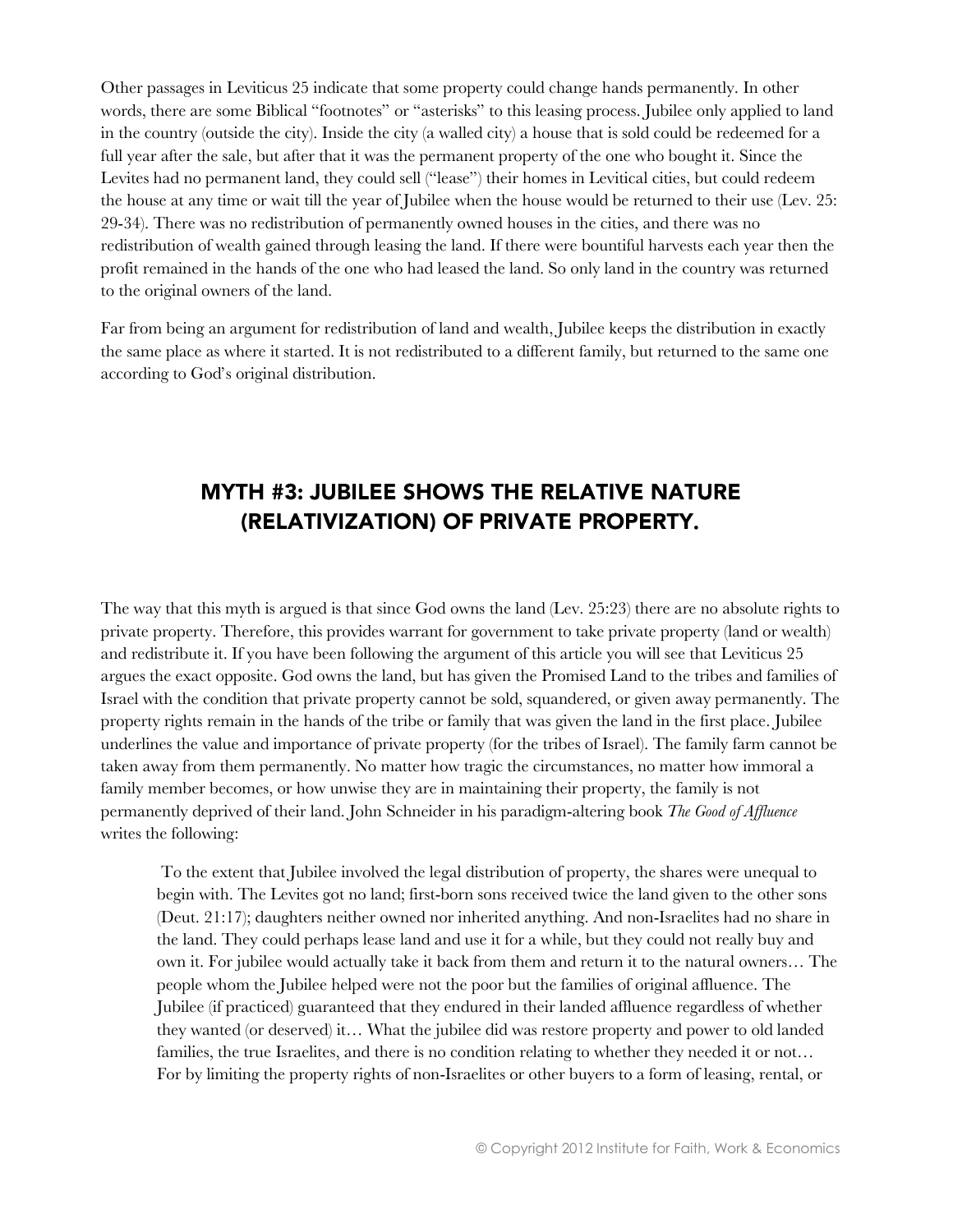temporary investment, it literally prohibited the liquidation or sharing of assets for ethical purposes.xviii

Far from being relativized, private property rights in Israel were established permanently.

### **MYTH #4: JUBILEE LEADS TO INCOME EQUALITY.**

Some argue that the periodic "redistribution" of land at Jubilee kept the rich from getting richer and the poor from getting poorer. Jubilee certainly did prevent any one person or small group of people from buying up most (or all) of the land. It did stop those "who add field to field, until there is no more room" (Isa. 5:8). But it did not prevent some from becoming wealthier than others. If a lender leased the best land available before Jubilee and diligently worked to make it productive, they could accumulate significant assets prior to each Jubilee. That would allow them to lease even more properties during the next 50 years. So some individuals or families could over time accumulate effective control over large amounts of land even though they did not have permanent ownership. The accumulated assets could also allow these individuals or families to buy up unlimited numbers of houses in walled cities, which after a year (unless redeemed) would be their permanent property. So while the Jubilee law did prevent all the land from being permanently owned by one family or a few families, it did not prevent some from becoming much wealthier than others.

One commentator says that, "Jubilee sets... limits on the rich getting richer and the poor getting poorer." xix This is only true with regard to the permanent acquisition of land. But I don't see anything in the passage that would necessarily prevent income inequality. The primary intent of the law is not economic equality at all. God wanted to prevent Israelite families from losing their ability to enjoy the Promised Land. God had promised His people freedom from slavery and a land flowing with "milk and honey." A land where they could prosper and enjoy life with their family using their creativity (Gen. 1:26-28) to farm the land and enjoy the fruits of their labors. There is a verse in Micah (4:4) that has captivated many authors (including the founders of America) that says, "Each of them will sit under his vine and under his fig tree." This verse communicates safety, security, productivity, and enjoyment of God's creation. John Schneider argues that the theme of the Bible from the Garden of Eden, through Noah and the patriarchal narratives, is the "promise of God to bring his people quite deliberately into conditions of material prosperity and power."xx This is particularly true with regard to the Promised Land (Deut. 8:7-10):

<sup>7</sup> For the Lord your God is bringing you into a good land, a land of brooks of water, of fountains and springs, flowing forth in valleys and hills; <sup>8</sup> a land of wheat and barley, of vines and fig trees and pomegranates, a land of olive oil and honey; <sup>9</sup> a land where you will eat food without scarcity, in which you will not lack anything; a land whose stones are iron, and out of whose hills you can dig copper.<sup>10</sup> When you have eaten and are satisfied, you shall bless the Lord your God for the good land which He has given you.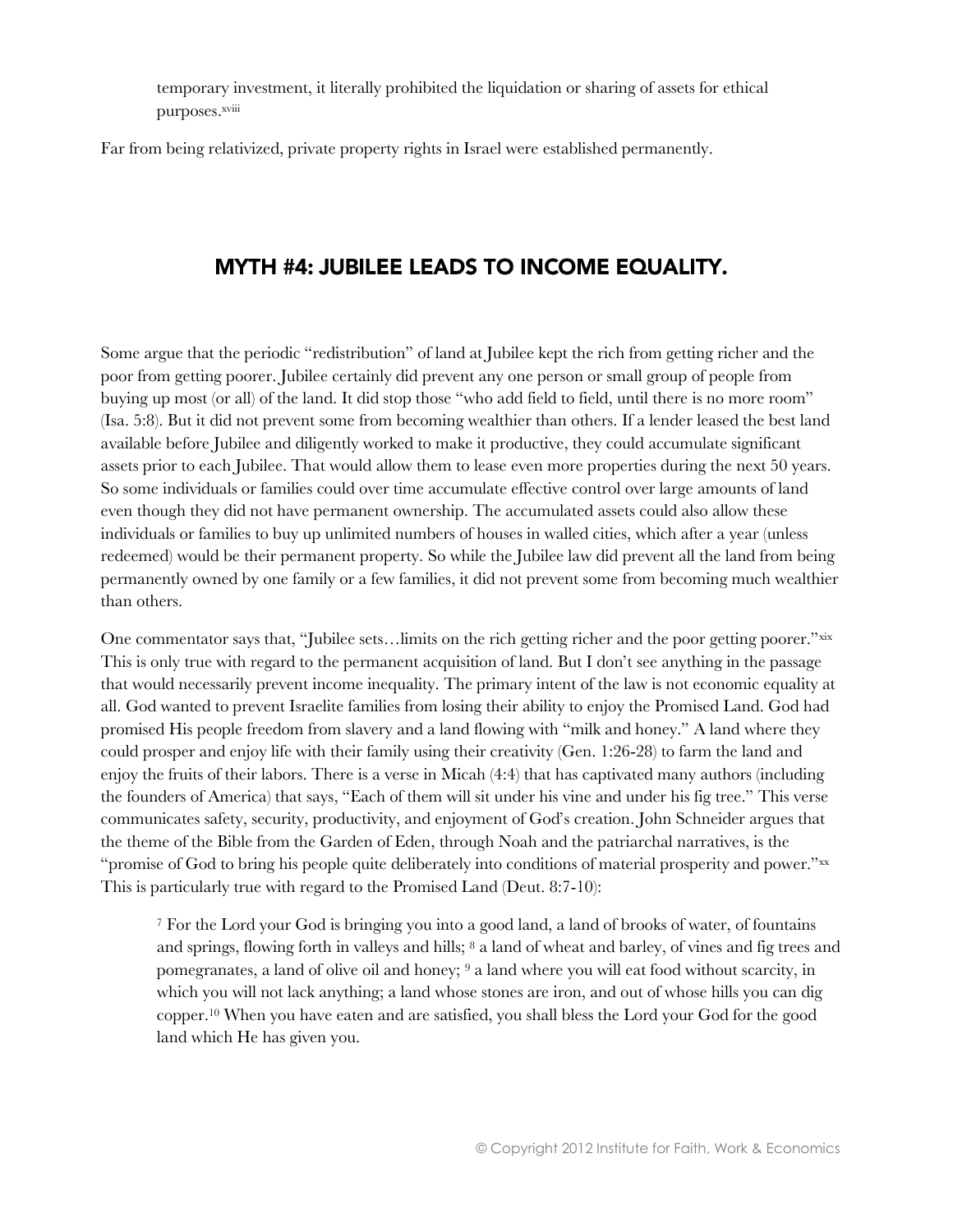God's intent, argues Schneider, is material delight, great affluence, and a lack of scarcity. There are of course spiritual dangers to this wealth, and God warns His people about the dangers of forgetting the giver (Deut. 8:11-15) or boasting in themselves as the source of the wealth (Deut. 8:17-18). The Israelites were also to share of their wealth with those in need. They were not to harvest around the margins of their fields but allow the "poor and sojourner" to glean (Lev. 19:9-12; 23:22). No collateral was to be required of the very poor and no interest charged on loans (Ex. 22:25-27). Just weights and measures were to be used (Lev. 19:35-37). Strangers and sojourners were to be loved as you love yourself (Lev. 19:35-37).

However, the main purpose of Jubilee seems to be not "forgiveness of debt" or "redistribution of land" or "income equality" but the preservation of the prosperity in the Promised Land that God had promised His people. Schneider argues:

It seems the main purpose of the jubilee was rather to preserve the original integrity of the land as God had apportioned it in the beginning. And in that way its aim was to preserve the substance of the promise of delight to the people of Israel too. In sum, the jubilee made it harder for people to ruin the basic structures that God had created to secure their prosperity.xxi

This redemptive-historical approach has the advantage of avoiding the debates about capitalism or socialism that we might put forward. The purpose of Jubilee was not income equality but that no Israelite would permanently lose the enjoyment of sitting under "his vine and under his fig tree" (Mic. 4:4). Cal Beisner sums up the message of Jubilee on income equality:

The law of jubilee was designed not to promote income equality, but to prevent one family member's destroying an entire family's means of productivity, not only in his own generation but also in generations to come, by contracting huge debts and selling, permanently, the family's means of production.xxii

Jubilee was also designed to perpetuate the family's enjoyment of the fruit of their labors as they used their creativity to turn their land into an approximation of the Garden of Eden.

# **MYTH #5: JUBILEE IS A UNIVERSALLY APPLICABLE PRINCIPLE** (APPLIES TO ALL PEOPLE).

Actually Jubilee applied only to Israelites and not to aliens and sojourners (non-Israelites). This is another significant "footnote" almost entirely omitted from the normal narrative about Jubilee. Even though an alien (sojourner or stranger) might be able to "lease" land or hire an indentured servant, they could not permanently own land or slaves (Lev. 25:47). Only Israelites could own land or own foreign slaves (Lev. 25:44-46). There was no "redistribution" or return of the land to foreigners, and foreign slaves were not freed at Jubilee. The poorest "people of the land" were to be included in feasts (alien, widow, orphan), but they did not have property (land) rights (except to houses in walled cities). Schneider says: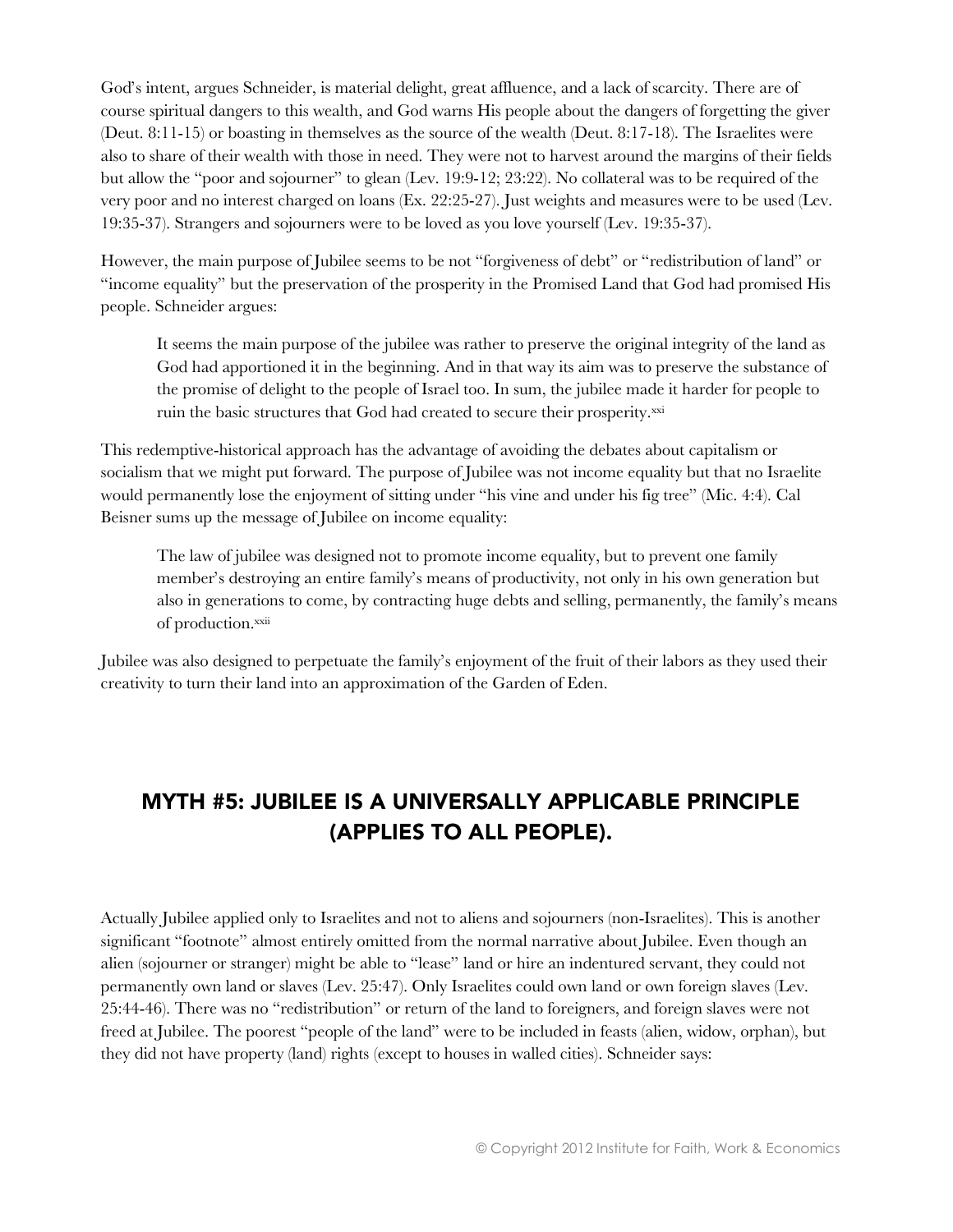Writers on the subject almost universally miss the point that its provisions applied only to members of the original Israelite tribes. The poorest people in society were unaffected by it. For aliens, sojourners, non-Israelite debtors and slaves possessed no land in the first place and thus had no share in its repossession on the day of jubilee. Their economic need, however dire, played no role in the redistribution. Strange as it may seem, given the function of these texts in modern theologians' discourse, the people whom the jubilee helped were not the poor, but the families of original affluence.xxiii

Calvin in his commentary on Jubilee notes Jubilee's exclusive benefits for Israelites and place in God's history of revelation:

Thus the land of Canaan was an earnest, or symbol, or mirror, of the adoption on which their salvation was founded. Wherefore it is not to be wondered at that God was unwilling that this inestimable benefit should ever be lost; and, lest this should be the case, like a provident father of a family, He laid a restraint on His children, to prevent them from being too prodigal; for, when a man has any suspicions of his heir, he forbids him to alienate the patrimony he leaves him. Such, therefore, was the condition of the ancient people; yet it cannot be indiscriminately transferred to other nations who have had no common inheritance given them.xxiv

Michael Harbin summarizes on the question of universality:

While it may be true that private property would be good for everyone, this is never expressed as an objective and certainly does not seem to be part of the Jubilee principle. The fact that the Jubilee principle only applied to one group of people out of the entire world on a one time basis seems to undermine the argument of those who would universalize this Jubilee principle.xxv

There are of course many Biblical passages on the importance of caring for the poor. The Bible also stresses that the gospel is for people of every tribe, tongue, people and nation (Rev. 5:9). Because of the gospel message the nations will be glad.

Certainly the Gospel does go out to all nations and there are hints that may point to Jubilee being fulfilled in the preaching of Jesus.xxvi But present day application of the Jubilee laws are not immediately clear and certainly not as easy as those who perpetuate these myths want to maintain.

Art Lindsley, PhD, is vice president of theological initiatives at the Institute for Faith, Work & Economics. For more information, visit www.tifwe.org.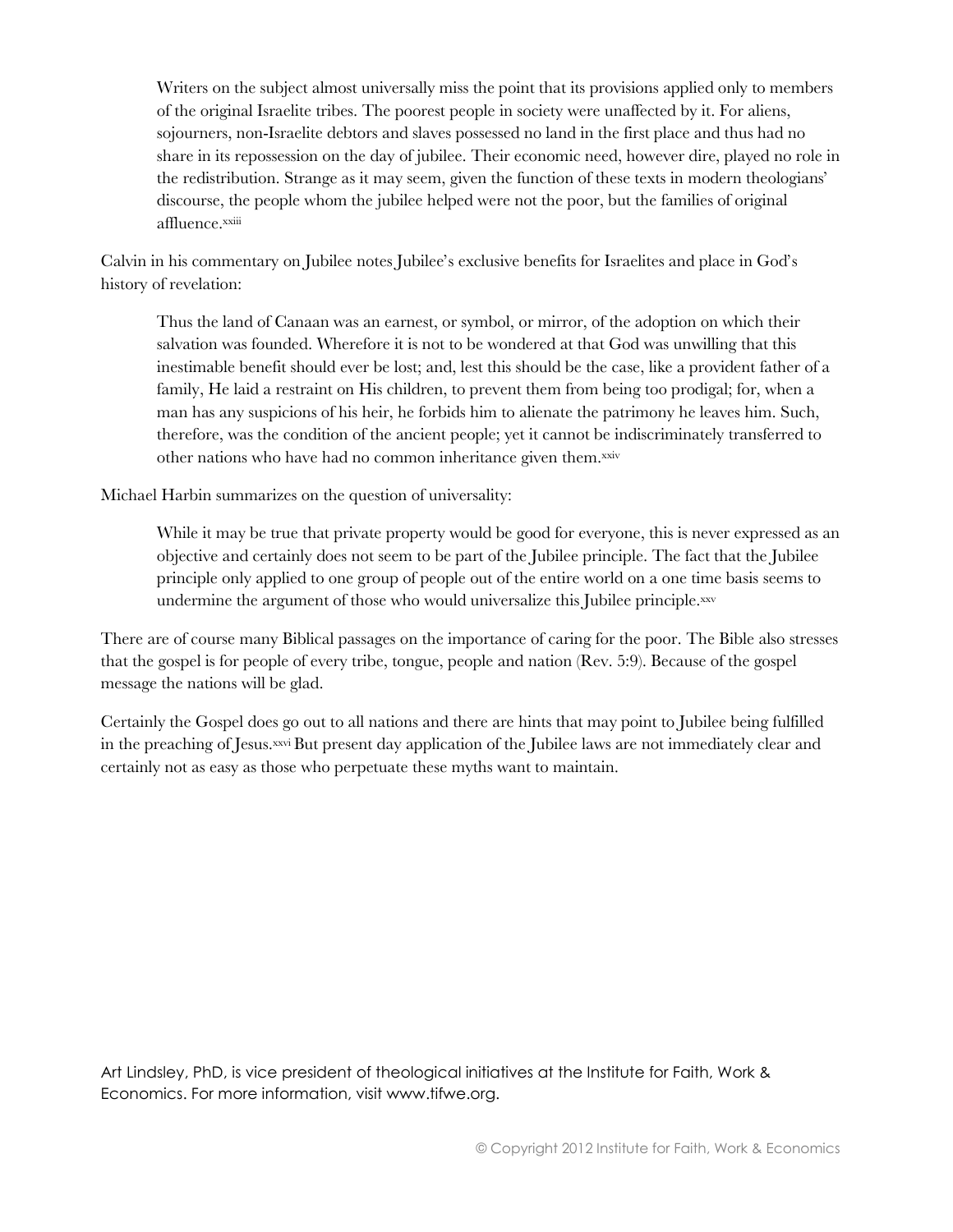<sup>i</sup> Jubilee was the basis for "Jubilee 2000," which called for cancelling Third World debt by the year 2000, claiming that at Jubilee "all debts are cancelled." It is also used to justify periodic redistribution of land and property by the government.

ii For historical evidence of the observance of sabbatical years, scholars point to the extra-Biblical works of 1 Maccabees (6:49), the Talmud ("Moza'e Shebi'it"), and the writings of Josephus (*Antiquities*, bk. 11, ch. 8, sect. 4-5). Historical evidence for the celebration of Jubilee years is less prevalent and more disputed. Some scholars point to mentions of Jubilee in the Babylonian Talmud (Arakin 12a and Megillah 14b) and the Samaritan "Book of Joshua" (Chapter XV) as possible evidence of its celebration.

iii In the year of Jubilee there is no distributive injustice (no loss of capital).

iv Michael Harbin estimates that a crop was worth about "one and half to two years' wages," depending on "the quality of the soil," "how well watered it was," and other market forces of supply and demand. Because of the inherent variance in harvests, Harbin conjectures that the future crop yields might have been priced at "an understood depreciated flat-rate value for a year of crops" ("Jubilee and Social Justice." *Journal of the Evangelical Theological Society* 54, no. 4 (2011): 692). Jacob Milgrom asserts that the buyer would still bear significant risk, however; "for in the case of a crop failure, the loss was the buyer's" (*Leviticus 23-27* (AB 3B; New York: Doubleday, 2001), 2178).

<sup>v</sup> Matthew Henry, *Commentary on the Holy Bible (Genesis to Esther)* (Nashville, Royal Publishers, Inc., 1979), 279.

vi *The Interpreter's Bible, Volume II* (Nashville, Abingdon Press, 1953), 122.

vii R. K. Harrison, *Leviticus* (Downers Grove, IL, InterVarsity Press, 1980), 225.

viii Gordon Wenham, *The Book of Leviticus (NICOT)* (Grand Rapids, Eerdmanns, 1979), 317.

ix Derek Tidball, *The Message of Leviticus* (Downers Grove, IL, InterVarsity Press, 2005), 296.

<sup>x</sup> Ron Sider, *Rich Christians in an Age of Hunger, 5th Edition* (Nashville, Thomas Nelson, 2005), 68.

xi Walter Kaiser, "Ownership and Property in the Old Testament Economy." *Journal of Markets & Morality* 15, no. 4 (2012): 234.

xii Cal Beisner points out that Leviticus 25 has indeed radical implications for laissez-faire capitalism but not for the reasons many give: "It would seem radical because it put a strict requirement on borrowers by requiring collateral to secure all loans, and because it put a maximum limit on the number of years for which a loan could be extended" (*Prosperity and Poverty* (Eugene, OR, Wipf and Stock Publishers, 2001), 64).

 $x$ iii Leviticus 25:39-41:  $39$  If a countryman of yours becomes so poor with regard to you that he sells himself to you, you shall not subject him to a slave's service. <sup>40</sup> He shall be with you as a hired man, as if he were a sojourner; he shall serve with you until the year of jubilee. <sup>41</sup> He shall then go out from you, he and his sons with him, and shall go back to his family, that he may return to the property of his forefathers.

xiv Leviticus 25:47-52: <sup>47</sup> Now if the means of a stranger or of a sojourner with you becomes sufficient, and a countryman of yours becomes so poor with regard to him as to sell himself to a stranger who is sojourning with you, or to the descendants of a stranger's family, <sup>48</sup> then he shall have redemption right after he has been sold. One of his brothers may redeem him,  $49$  or his uncle, or his uncle's son, may redeem him, or one of his blood relatives from his family may redeem him; or if he prospers, he may redeem himself. 50 He then with his purchaser shall calculate from the year when he sold himself to him up to the year of jubilee; and the price of his sale shall correspond to the number of years. It is like the days of a hired man that he shall be with him. <sup>51</sup> If there are still many years, he shall refund part of his purchase price in proportion to them for his own redemption; <sup>52</sup> and if few years remain until the year of jubilee, he shall so calculate with him. In proportion to his years he is to refund the amount for his redemption.

xv Lampe, Peter, "Early Christians in the City of Rome" in *Christians as a Religious Minority in a Multicultural City*, vol. 243 of *The Library of New Testament Studies* (London: T&T Clark International, 2004), 24. xvi Michael Harbin, "Jubilee and Social Justice." *Journal of the Evangelical Theological Society* 54, no. 4

(2011): 696.

xvii Michael Harbin, "Jubilee and Social Justice." *Journal of the Evangelical Theological Society* 54, no. 4 (2011): 685.

xviii John Schneider, *The Good of Affluence* (Grand Rapids: Eerdmans, 2002), 82-84.

xix Derek Tidball, *The Message of Leviticus* (Downers Grove, IL, InterVarsity Press, 2005), 301.

xx John Schneider, *The Good of Affluence* (Grand Rapids: Eerdmans, 2002), 70.

xxi John Schneider, *The Good of Affluence* (Grand Rapids: Eerdmans, 2002), 84.

xxii E. Calvin Beisner, *Prosperity and Poverty* (Eugene, OR, Wipf and Stock Publishers, 2001), 65.

xxiii John Schneider, *The Good of Affluence* (Grand Rapids: Eerdmans, 2002), 83.

xxiv John Calvin, *Calvin's Commentaries, Voume III* (Grand Rapids: Bakerbook House, 1984), 169.

xxv Michael Harbin, "Jubilee and Social Justice." *Journal of the Evangelical Theological Society* 54, no. 4 (2011): 696.